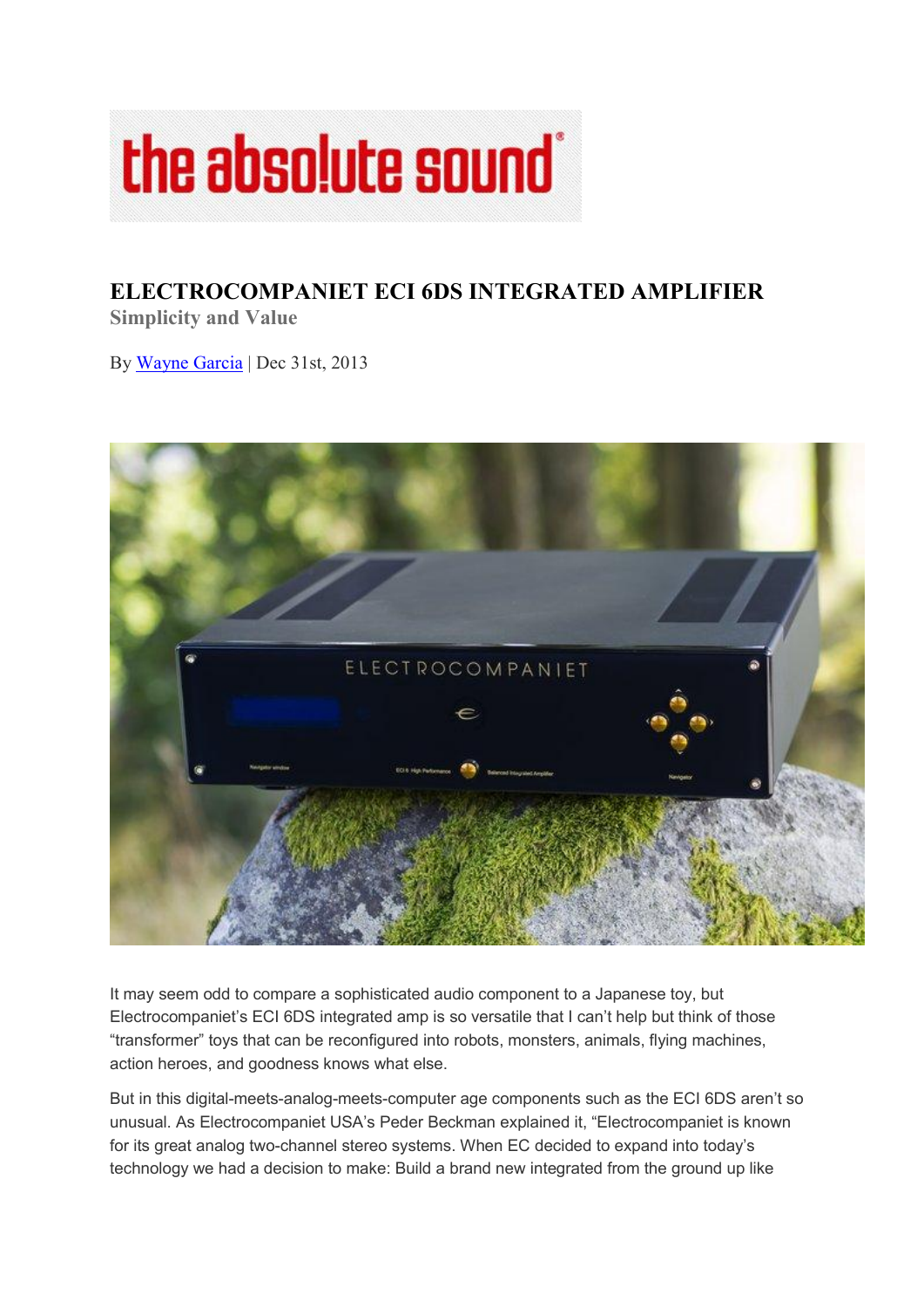everybody else does, or take a unit like our well known ECI 5MkII integrated analog amp and integrate today's digital technology with our existing analog technology. Not the easiest way but the best sounding, and we are all about making the best sound."

We'll get into the details shortly, but for now let me tell you that this is one impressive effort—very clean and pure, reminiscent of a mountain stream that allows you to see with crystalline clarity the life below the surface in a slightly magnified way.

At \$7499 the ECI 6DS features a 125Wpc power amp section that, frankly, seems underrated; an analog preamp with balanced as well as single-ended inputs (but no phonostage); a 24 bit/192kHz D/A converter, and SPDIF, TosLink, and USB digital inputs. It also sports Internet radio and Electrocompaniet's Audio Server, from which you can network all your computers and other DL-NA-supported devices like smartphones and satellite receivers. The ECI 6DS will also play from a memory stick, and Beckman supplied me with one with his own mix of 192/24 files at bit-rates up to 9850kbs.

As with other software-based units, the ECI 6DS can be upgraded via the Internet, but note that two or three updates occurred while I had my review sample. Yes, it was over the course of many months, but also, one supposes, par for today's course.

And while the unit comes with a versatile remote control, Electrocompaniet's clever, simple, fourbutton, front-panel controls make the unit not only very clean-looking but also a joy to operate. The left/right buttons select source, while the up/down adjust volume.

As noted, the sound of the ECI 6DS is very clean and pure, and also notably coherent from bottom to top, making for a very well balanced, unified presentation. For example, listening to Esoteric's excellent SACD release of Mozart's Piano Concerto No. 20 (Curzon/Britten/English Chamber Orchestra) I was struck by the natural balance among the various orchestral sections, the percussion, and the piano, each voice clearly defined with an easy grace that allowed me to fall into the performance without much thinking about the audiophile stuff we can all get too hung up over. Curzon's piano had a natural, bell-like brightness, yet also the gravitas and lowerregister weight that make the first movement of this piece especially ominous in feeling. And the ECI 6DS dynamic coloring and fine delivery of pace retained the necessary tension between the strings, piano, and percussion, pulling the listener directly into the performance.

Reference Recordings' excellent release, *Britten*'*s Orchestra* (Michael Stern and the Kansas City Symphony), revealed the Electrocompaniet's impressive lack of noise and hash. In "Dawn," the opening movement of the *Four Sea Interludes and Passacaglia from Peter Grimes*, the music emerged from a deeply quiet backdrop, conveying that almost eerie, goosebump-inducing feeling we get in the concert hall of something budding to life before us. I also liked that the ECI 6DS's low noise and fine dynamic tracking let me play the music at a level where these opening passages were appropriately quiet, without the need to crank it up later when the "Storm" passage lets loose with all the fury the title implies.

*Britten* also showed this design's fine recreation of a well-captured soundstage, conveying a convincing impression of width and layered depth as well as a nice suggestion of ambience. That said, the ECI 6DS doesn't offer much in the way of that thing we call "bloom," meaning the sense of air expanding and contracting around instruments and voices as they rise and fall in volume. Though many tube units excel at this—as do some of the best solid-state designs—the lack of it often brings with it a somewhat dark, coolish tonality. In this regard the ECI 6DS does a fine